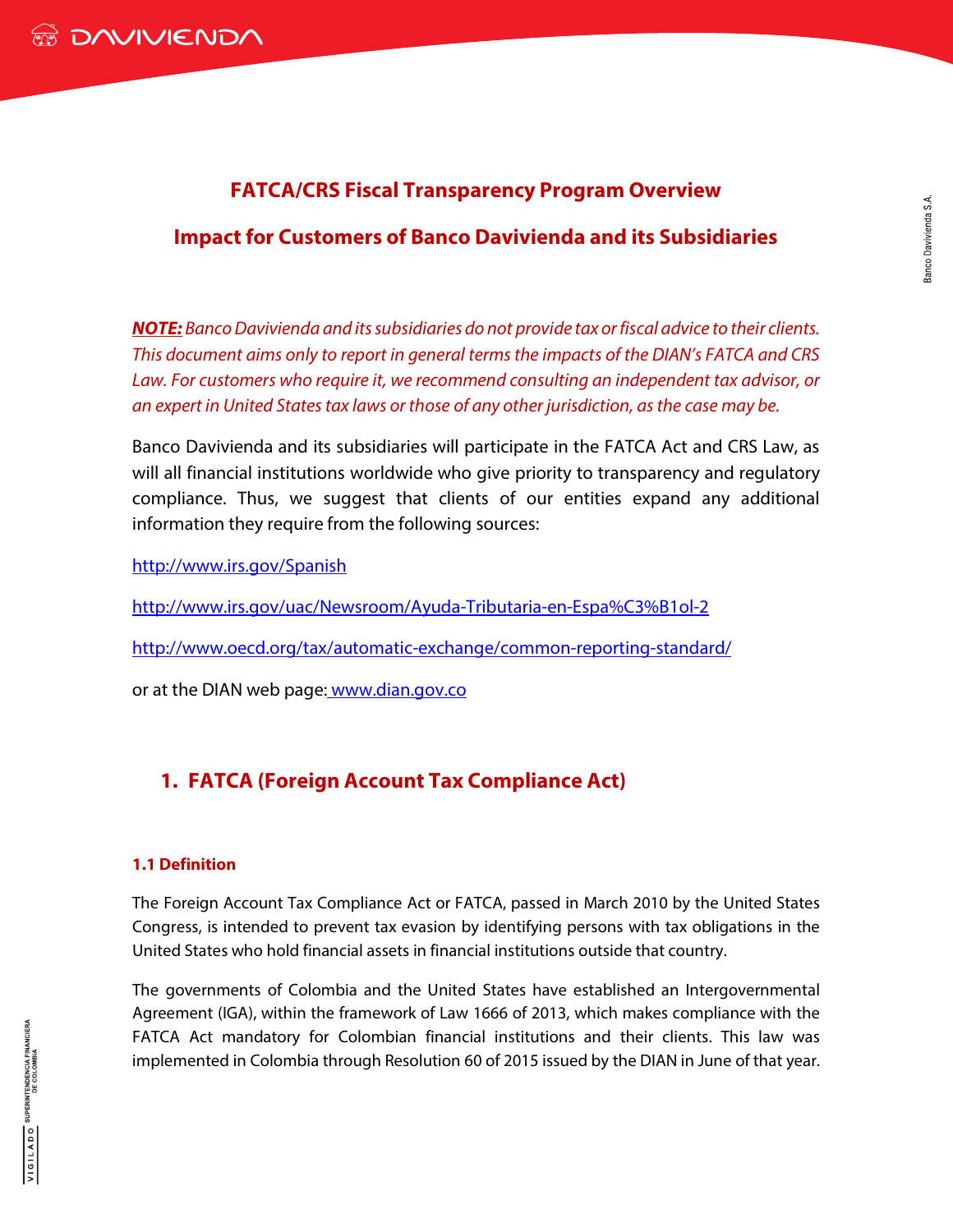The FATCA Act will be applied within Banco Davivienda and its Subsidiaries that by the nature of their business are obliged to comply with the terms of the agreement.

### **1.2 Participating entities - FATCA Scope**

The FATCA regulations cover all financial institutions: banks, brokerage firms, trusts, funds and investment vehicles, among others, established outside the United States.

### **1.3 Obligations of Entities Participating in FATCA**

- $\checkmark$  Identify and qualify clients (natural or legal persons) who are U.S. Persons, potential United States taxpayers, through due diligence processes in knowing new clients to be enrolled and in updating data of the clients previously enrolled.
- $\checkmark$  Report annually to the DIAN (National Tax and Customs Office of Colombia) information regarding clients subject to FATCA, under the terms established by the regulations.

## **1.4 What kind of natural person clients does FATCA impact?**

- $\checkmark$  People with dual nationality (American-other).
- $\checkmark$  Persons with American nationality or citizenship, even if they do not reside in the United States or any of its territories.
- $\checkmark$  Natural persons with an American passport.
- $\checkmark$  Persons born in the United States or any of its territories (except if nationality is waived).
- $\checkmark$  Permanent residents in the United States or any of its Green Card territories.
- $\checkmark$  Natural persons with a stay >182 days in the last year or >121 days on average in the last 3 years.
- $\checkmark$  Persons who have issued periodic transfer orders to a U.S. account.

Exceptions to Permanence: Diplomatic Activity, Study, Medical Treatment.

### **1.5 What type of legal person clients does FATCA affect?**

- 1. Those entities whose country of incorporation or headquarters country is the United States.
- 2. Those companies that are branches, affiliates or subsidiaries of North American companies.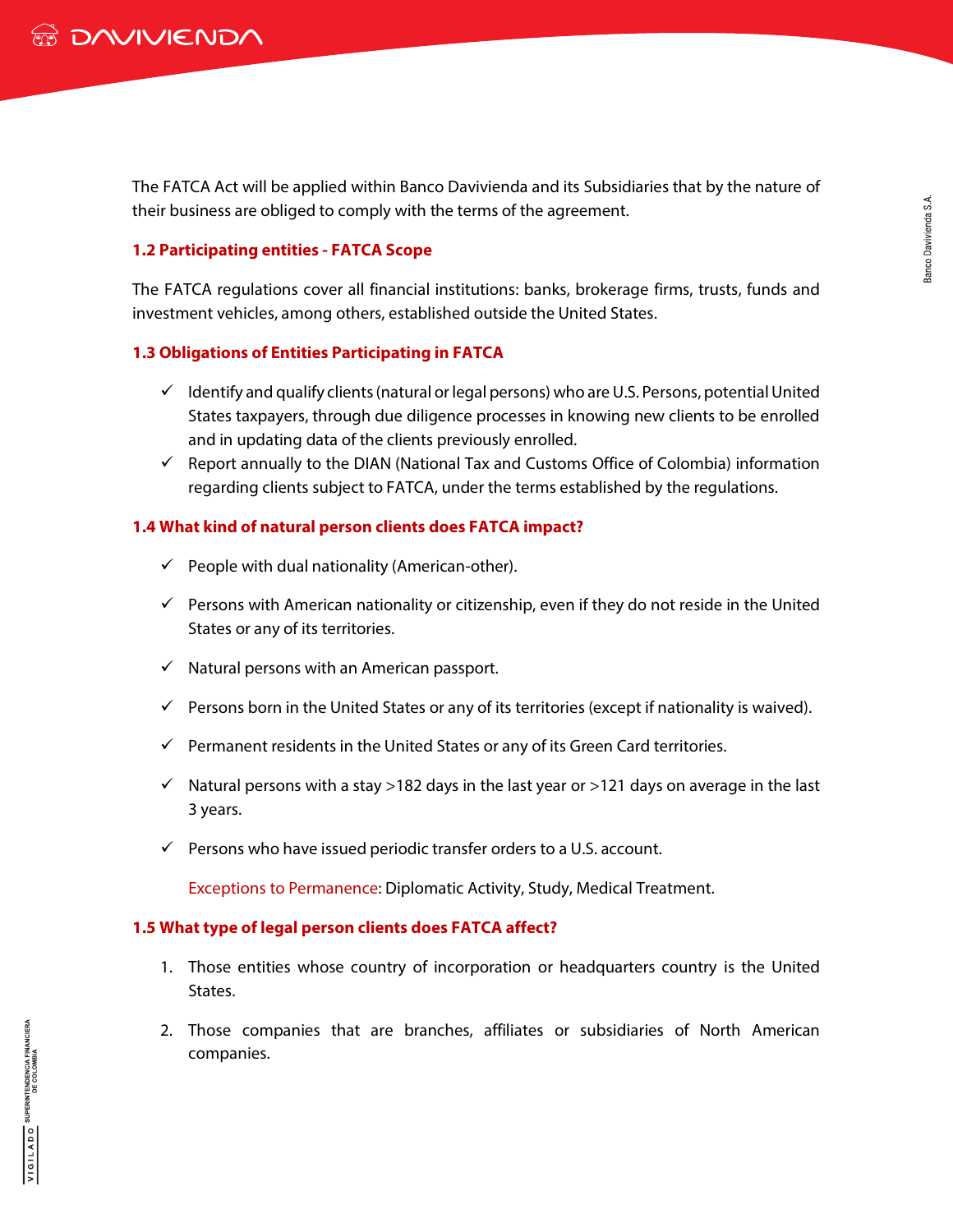- 3. Those entities whose shareholders (owners/beneficiaries) are citizens or companies classified as a U.S. Person or who must fiscally report to the USA, whose participation is greater than 9.99%.
- 4. Companies that have issued periodic transfer orders to a U.S. account.

Exceptions: Public Government Entities and/or Entities listed on the Stock Exchange.

### **1.6 What documentation supports FATCA due diligence or exceptions?**

- Customer Registration and Update Formats.
- Certification Forms (W9, W8 BEN E)
- Certificates of the exception invoked, signed by the customer with identification type and number
- Written/electronic communication from customers.
- Official Certificate of Citizenship Waiver

### **1.7 What is the custody time for these supporting documents?**

• At least 6 years in physical form and permanently in electronic format.

#### **1.8 What kind of products are reported within the framework of the Fatca Act?**

• Initially products falling under Liabilities (Savings and Investments)

# **1.9 What happens if the Client does not provide the information to be qualified as impacted or not impacted by FATCA, requested during the registration process or update?**

Clients who do not provide the information required to properly qualify their FATCA status will be identified as Recalcitrant, and may be subject to a withholding of 30% of their U.S. source income received at the entity. They will also be reported to the DIAN under the Recalcitrant classification.

### **1.10 Effectiveness of the FATCA Act**

The law came into effect on July 1, 2014.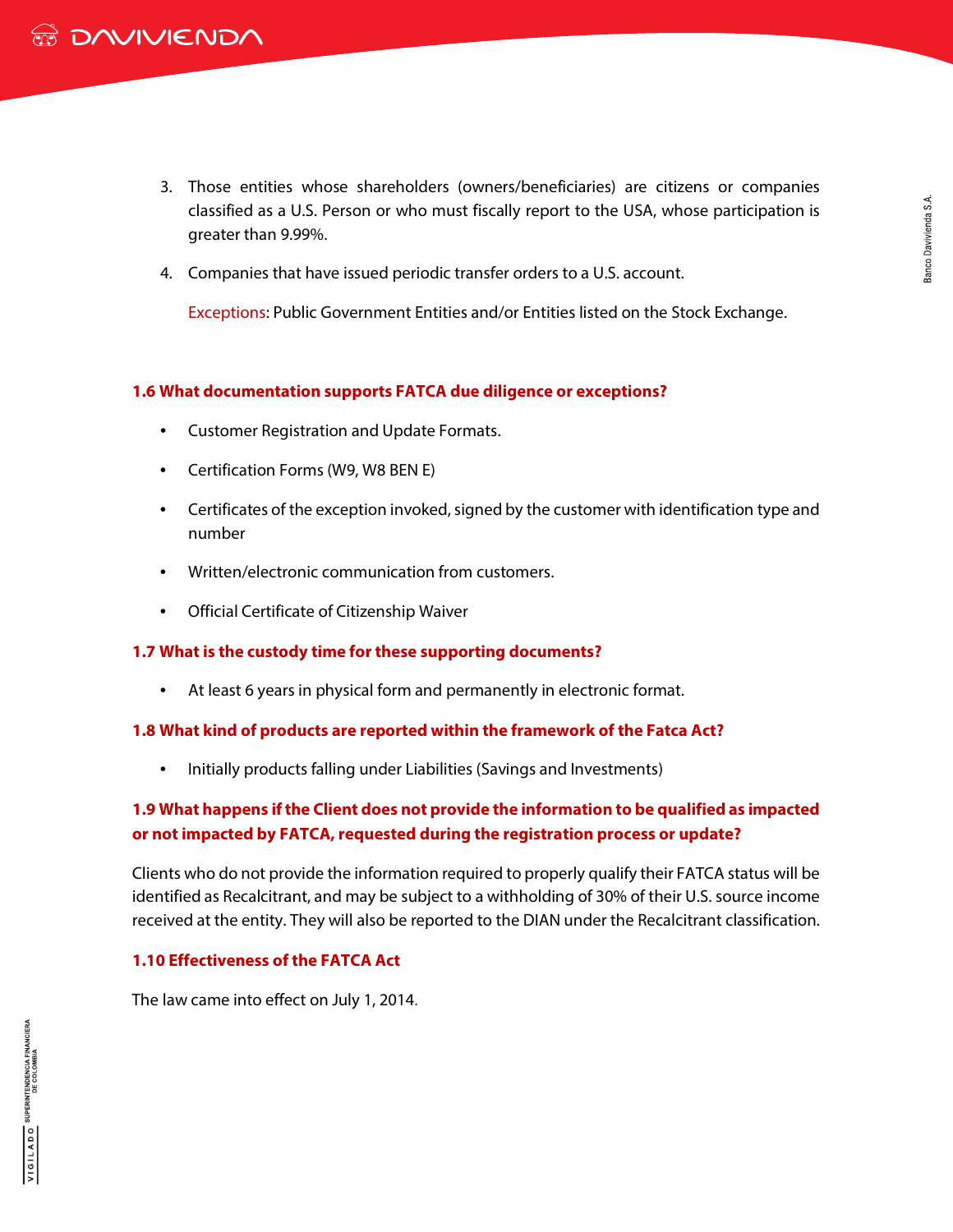# **2. ACRONYMS Related to the FATCA Act**

- **FATCA: Foreign Account Tax Compliance Act**
- **HIRE Law: Hiring Incentives to Restore Employment Act**
- **FFI: Foreign Financial Entity**
- **NFFE: Non-Financial Foreign Entity**
- **USFI: United States Financial Institution**
- **IRS: U.S. Internal Revenue Service**
- **GIIN: Global Intermediary Identification Number**

# **3. CRS (Common Reporting Standard)**

### **3.1 Definition**

The Common Reporting Standard is a law created and approved by the Council of Europe and member countries of the Organization for Economic Co-operation and Development (OECD), implemented by Colombia through Law 1661 of 2013. Its objective is to guarantee fiscal transparency through the exchange of financial information for tax purposes, identifying clients who are fiscal residents in jurisdictions other than Colombia.

This Law aims to identify and report natural and legal persons who have fiscal residence in a country outside Colombian jurisdiction. Its scope covers fostering a globalized framework for fiscal transparency, setting out guidelines for the exchange of financial information between tax authorities in the jurisdictions. This law is regulated in Colombia by the DIAN (National Directorate of Taxes and Customs) through Resolution 0119 of 2015 and its subsequent updates.

### **3.2 Participating entities - CRS Scope**

The CRS regulation's scope extends to all financial institutions: banks, brokerage firms, trusts, funds and investment vehicles, among others, established in countries that sign the agreement with the OECD.

## **3.3 Obligations of Entities Participating in CRS**

 $\checkmark$  Identify and qualify clients (natural or legal persons) who have fiscal residence in a country or countries other than Colombia, through processes of due diligence and knowledge during registration of new clients and the updating of data for previously registered clients.